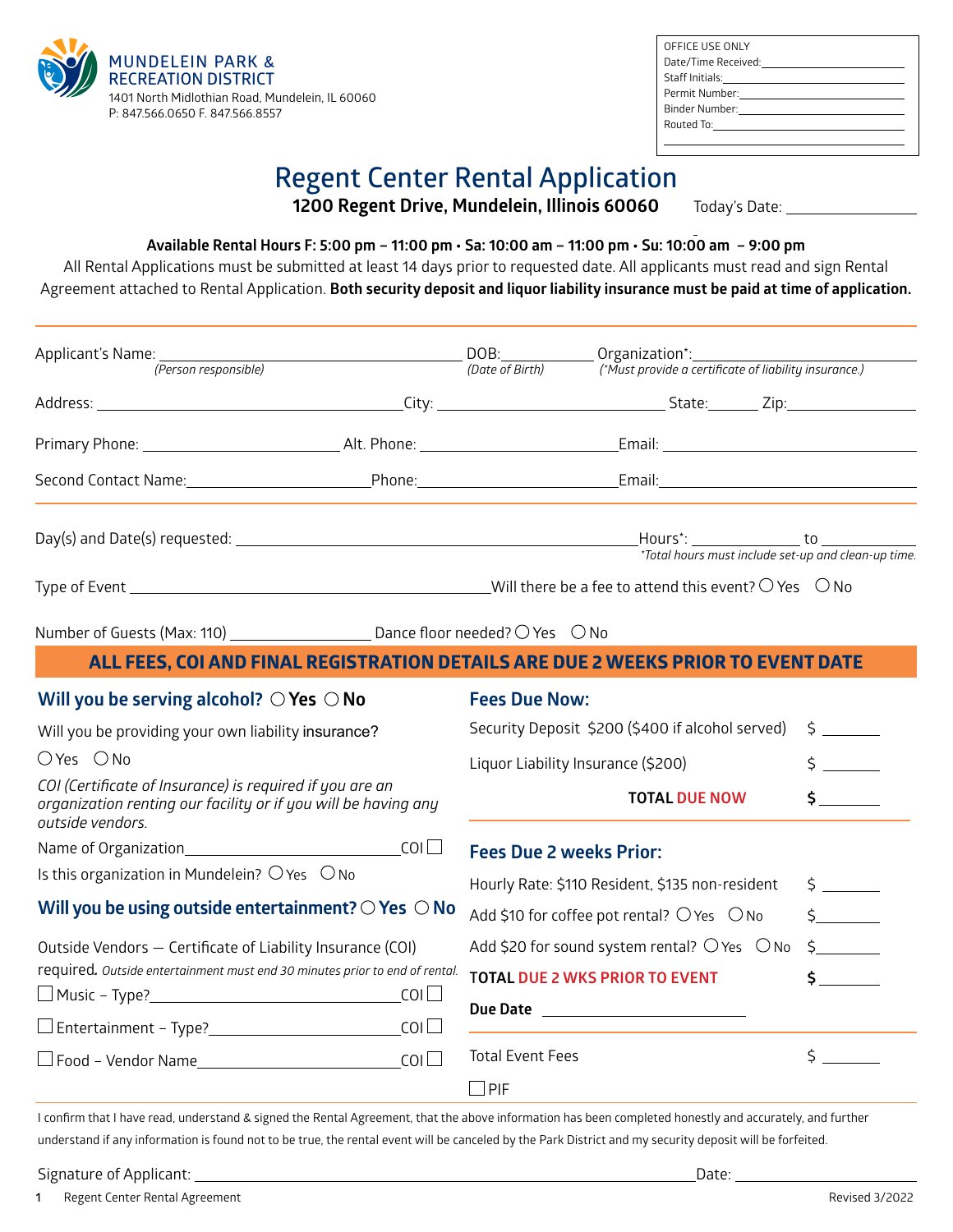| <b>OFFICE USE ONLY</b> |                                                                                                                                                                                                                                                                                                                                                                                                                                                                                                                                                                                 |  |  |  |  |
|------------------------|---------------------------------------------------------------------------------------------------------------------------------------------------------------------------------------------------------------------------------------------------------------------------------------------------------------------------------------------------------------------------------------------------------------------------------------------------------------------------------------------------------------------------------------------------------------------------------|--|--|--|--|
| APPROVAL               |                                                                                                                                                                                                                                                                                                                                                                                                                                                                                                                                                                                 |  |  |  |  |
| TNENAK                 | Permit Number: Deposit Paid: \$ ________Date: __________Cash: ________Check#: ________By: __________<br>Liquor Liability Paid: \$ _______________________Date:_________________Cash:_________________Check:__________________                                                                                                                                                                                                                                                                                                                                                   |  |  |  |  |
|                        | Balance Due: \$___________________________Due on or before: _____________________<br>Balance Paid: \$________________Date:________________Cash: _____________Check#: ____________________By: ____________                                                                                                                                                                                                                                                                                                                                                                       |  |  |  |  |
| REPORT<br>STAFF        | Time of Renter Arrival: _____________________Time of Renter Departure: _______________<br>List Any Damages or Problems: 1998 and 2008 and 2009 and 2009 and 2009 and 2009 and 2009 and 2009 and 2009 and<br>Employee Assigned: 1999 Contract Contract Contract Contract Contract Contract Contract Contract Contract Contract Contract Contract Contract Contract Contract Contract Contract Contract Contract Contract Contract Contract<br>Signature of Employee: etc. All and the state of Employee: etc. All and the state of Employee: etc. All and the state of Employee: |  |  |  |  |
| MANAGER'S REVIEW       | Amount of Deposit to be Refunded: _____________Manager: _______________________________Date: ________________<br>,我们也不会有什么。""我们的人,我们也不会有什么?""我们的人,我们也不会有什么?""我们的人,我们也不会有什么?""我们的人,我们也不会有什么?""我们的人<br>,我们也不会有什么。""我们的人,我们也不会有什么?""我们的人,我们也不会有什么?""我们的人,我们也不会有什么?""我们的人,我们也不会有什么?""我们的人                                                                                                                                                                                                                                                                                           |  |  |  |  |
| PROCESS<br>REF         | $\bigcirc$ Credit or $\bigcirc$ Check                                                                                                                                                                                                                                                                                                                                                                                                                                                                                                                                           |  |  |  |  |

 $\bigcirc$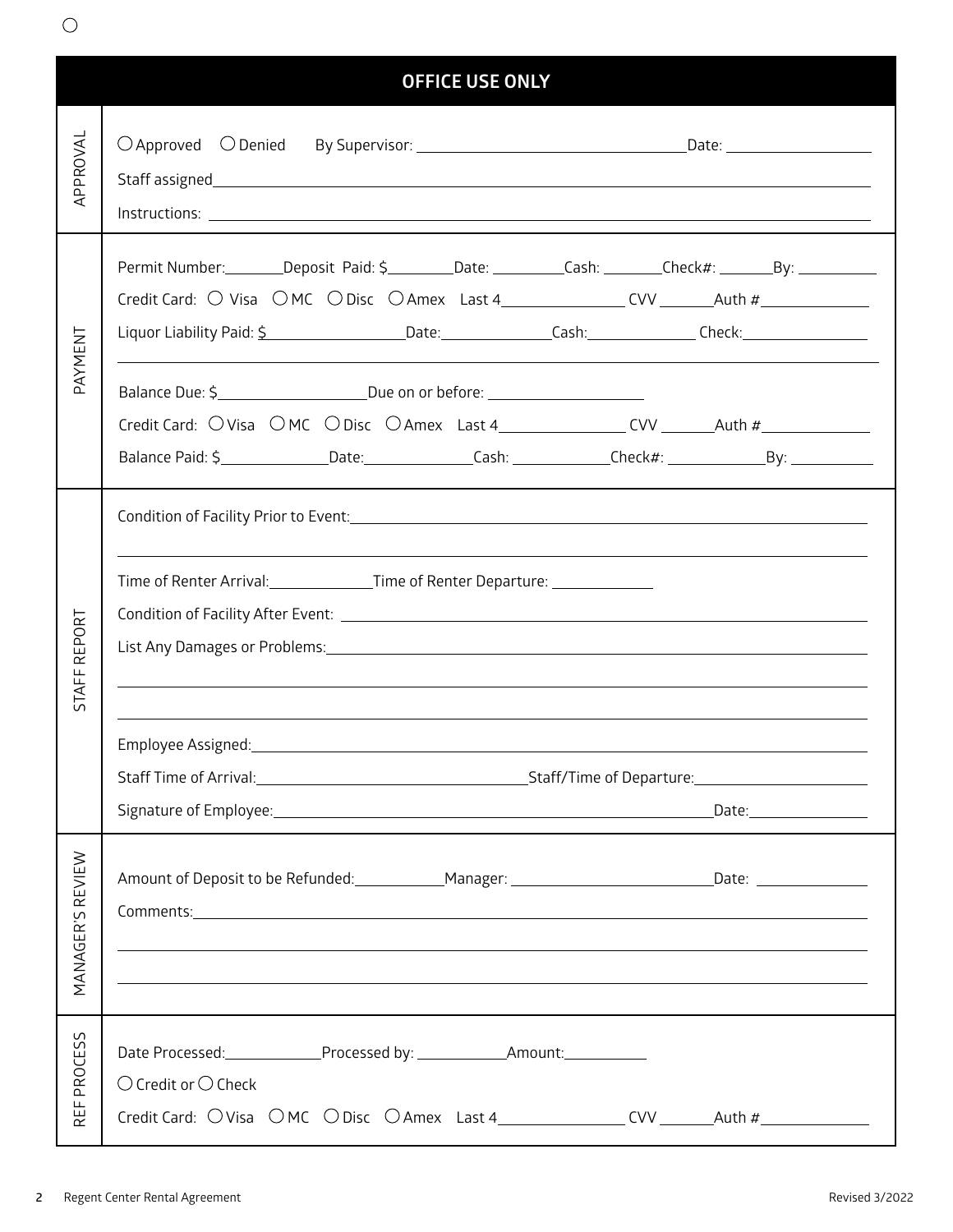

## **Regent Center Rental Agreement TERMS AND CONDITIONS**

*All applicants must read, sign and return this form with their completed Rental Application at least 14 days prior to requested date.*

Our facility will accommodate up to one hundred ten (110) people maximum and is a **smoke-free environment**. A Mundelein Park & Recreation District (known as MPRD for the remainder of this Rental Agreement) staff member will be on the premises at all times to assist you, if necessary.

#### **GENERAL RULES:**

- 1. Minimum rental time: two (2) hours.
- 2. The security deposit (\$200.00 if not serving alcohol, \$400.00 if serving alcohol) is due at the time of Rental application.
- 3. The rental fee is due in full 14 days before scheduled event.
- 4. If you are an organization or are using a vendor to service your rental (caterer, DJ, entertainment etc.), your organization or vendor will be required to provide MPRD with a \$1,000,000.00 Certificate of Liability Insurance, naming the Mundelein Park District as additionally insured on the policy.
- 5. Proof of park district residency must be presented at time of rental application to qualify for resident rate (i.e.: valid driver's license, current lease or real estate tax bill with Renter's name and address.)
- 6. The Renter or a designated responsible adult (name: ) must be present at the start of the rental. Proof of identification is required. A walk-through of the rented facility with MPRD staff will be completed at the start of the rental. MPRD holds the renter solely responsible for the condition of the rented facility at the conclusion of the rental.
- 7. Unless otherwise notified by the Renter, MPRD shall setup tables and chairs for the number of guests indicated on the Rental Application.
- 8. Smoking is prohibited in this facility.
- 9. Gambling of any form is prohibited.
- 10. No confetti or glitter.
- 11. Renter shall not permit any area to be used for any disorderly or unlawful behavior during the period of this rental.
- 12. Any evidence of smoking, gambling, disorderly or unlawful behavior in the facility during your event will result in the loss of Renter's security deposit and/or immediate termination of rental event.
- 13. Renter is liable for any damages or loss of property, furniture and/or equipment. Any damage to the facility structure (inside or outside), furniture (appliances, floors, rugs, etc.) will be deducted from Renter's security deposit.
- 14. A fee will be deducted from the deposit for any excessive cleaning caused by the renter.
- 15. The security deposit will be refunded in full if Renter complies with all the terms and conditions of this rental agreement. The MPRD Staff Report will determine if any or all of the security deposit shall be returned.
- 16. All refunds are processed in the form of check or credit card. Upon approval Refunds will be issued 2 to 4 weeks after your event.
- 17. No changes will be allowed 1 week prior to your rental date.
- 18. Should the renter arrive late or extend beyond the approved Rental Application time, the time will be charged to the renter as follows: The dollar amount equal to the rental time, minimum of 30 minutes.
- 19. Refunds will not be given for any unused time.
- 20. A \$25.00 service charge will be assessed on all checks returned due to insufficient funds
- 21. Regent Center Holiday Hours: MPRD Holiday Rental Requests will be reviewed on a case by case basis. Staffing and other considerations will be taken into account before rentals will be approved. Approved Holiday requests may be charged an increased hourly fee, as determined by the Superintendent of Recreation.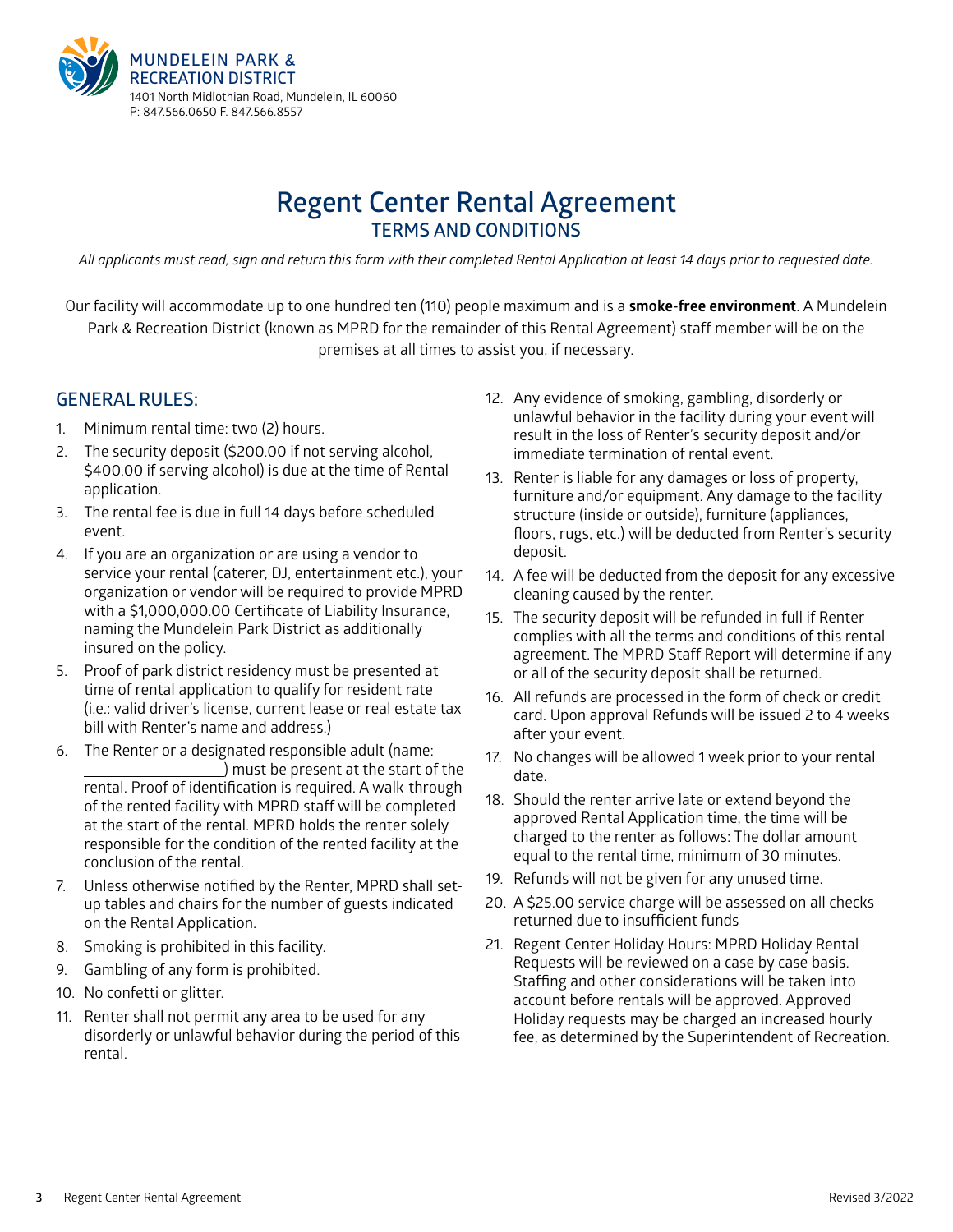

## **Regent Center Rental Agreement TERMS AND CONDITIONS, CONTINUED**

*All applicants must read, sign and return this form with their completed Rental Application at least 14 days prior to requested date.*

### **RENTER CANCELLATION POLICY:**

- 1. If applicant/renter cancels their rental more than 30 days prior to the rental, a \$25.00 service fee will be withheld from the rental security deposit.
- 2. If applicant/renter cancels their rental less than 31 days prior to the rental a \$100.00 service fee will be withheld from the rental security deposit.
- 3. Liquor Liability Insurance purchased through MPRD is non-refundable.
- 4. The remainder of the rental deposit, upon approval, will be returned within 2 to 4 weeks of cancellation.

#### **ALCOHOL AND LIABILITY INSURANCE:**

Liquor Liability Insurance is required if alcoholic beverages/ products are served at Rental event. Otherwise, NO alcoholic beverages/products are allowed on the premises. Any evidence of alcohol consumption in the facility without a liquor liability insurance policy on file with the MPRD will result in the immediate termination of the rental and loss of renter's security deposit.

A Host Liquor and General Liability insurance policy may be purchased through the MRPD's insurance carrier for the cost of \$200.00.

The Renter may obtain their own insurance. This policy should be underwritten for \$1,000,000.00 coverage naming the MPRD as additionally insured. A copy of this Policy must be on file with the MPRD no later than 21 days prior to the rental date.

If for any reason Renter does not supply copy of said insurance policy by required date, a policy will automatically be underwritten by MPRD insurance carrier. The cost for this policy along with a \$15.00 late processing fee is the responsibility of the renter (regardless of policy duplication) and is due no later than 14 days prior to rental date. If renter either chooses not to accept MPRD insurance policy or all fees are not paid in full 14 days prior to rental date, rental will be canceled and Renter's security deposit is forfeited.

The consumption of alcoholic beverages/products is prohibited in the facility parking lot or anywhere outside of the rental facility excluding patio deck located on the east side of building (for purposes of definition, it is considered part of the rental facility.) Evidence of any alcohol consumption outside of the facility will result in the immediate termination of the rental and loss of Renter's security deposit.

No alcoholic beverages/products will be given, served or dispensed to minors. A minor is anyone under the age of twenty-one (21). Any person serving must be aware of the age of the person being served. If in doubt, it is suggested not to serve. Any violation of the law will result in the immediate termination of the rental, arrest, and loss of Renter's security deposit. It is, therefore, recommended that your event use the method of "each person gets his or her own" beverage/product from the bar.

**It is prohibited to sell alcohol at any rental event or to charge an admission fee when alcohol is served.**

#### **RENTER RESPONSIBILITIES:**

- 1. Renter must present their copy of Rental Contract upon arrival to the Regent Center.
- 2. Kitchen utensils are not provided (serving spoons, forks etc.) Kitchen utensils belonging to the MPRD cannot be used. Only the kitchen equipment requested on the Rental Application maybe used.
- 3. If a band or disc jockey is hired, they are not permitted to use any smoke emitting device, pyrotechnics or "stage prop" used for special effects. Failure to comply will result in the immediate termination of the rental and loss of Renter's security deposit.
- 4. Only Painter's tape (blue/green) is allowed on walls, ceilings, etc. when decorating.
- 5. Wipe up any food or beverage spills on tables, chairs and walls.